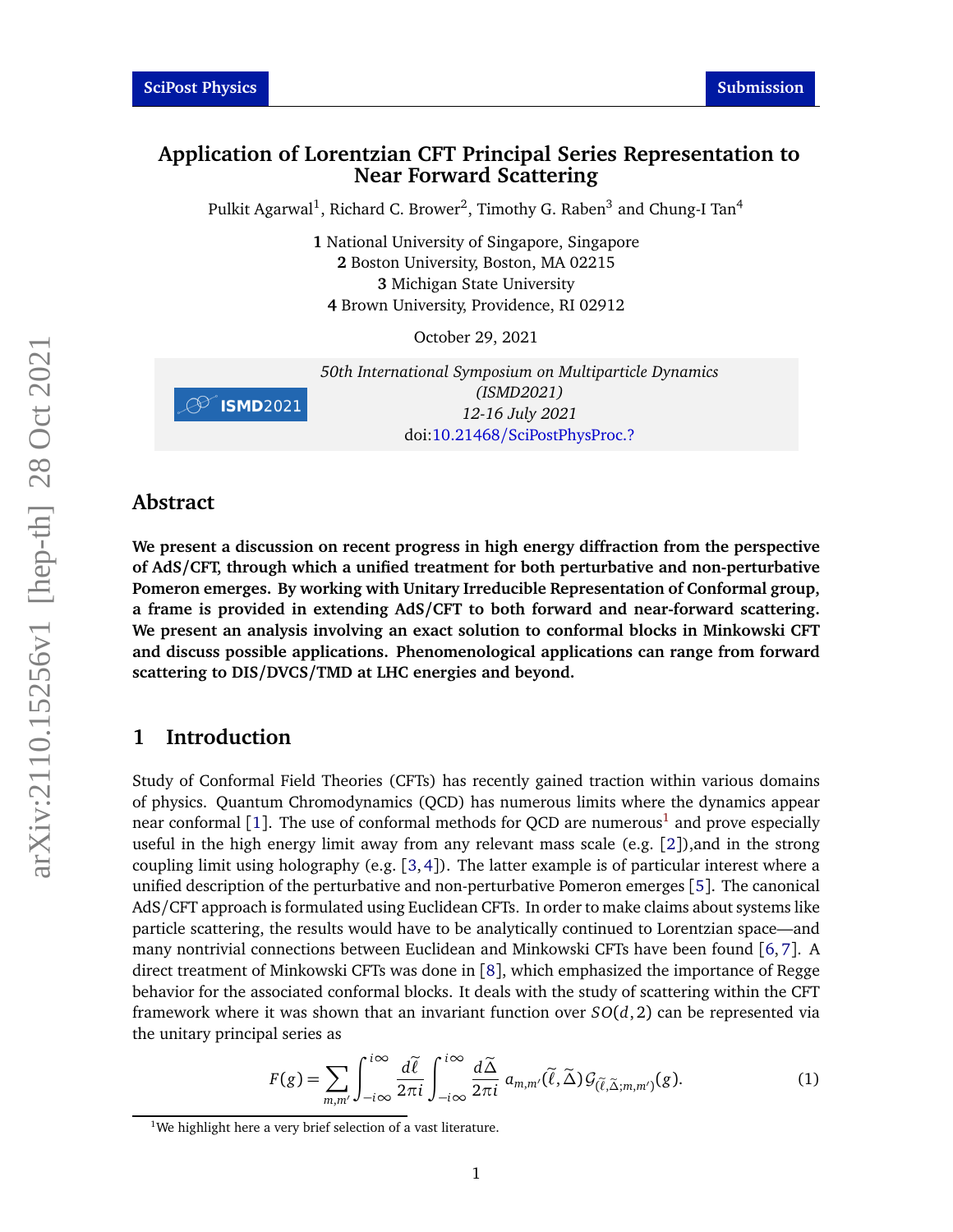The representation functions (or group harmonics)  $\mathcal{G}_{\Delta,\ell}(g)$  can be associated with the defined Minkowski conformal blocks.

This shift from a Euclidean metric to a Minkowski one can be thought of as moving to a different real form of the same complex extension:  $SO(d+1,1) \rightarrow SO(d,2)$ . The aim is to provide an unitary, irreducible representation for  $SO(d,2)$  using a convenient induced representation. Under Iwasawa decomposition,  $G = KAN$ , [[9](#page-5-8)], there is a rank 2 Maximum Abelian Subgroup  $A = SO(1, 1) \times SO(1, 1)$  of  $SO(d, 2)$  which carries the physics of the two independent non-compact generators in the group. These generators are chosen to be a dilatation and a longitudinal Lorentz boost. For CFT, the group harmonics G*∆*,*`* (*g*), which are purely kinematical, are found through standard procedure via the unitarized Casimir equation using appropriate Regge boundary conditions and are a function of the two non-compact parameters (which will be related to the two familiar conformal cross ratios). These group harmonics are generalized spherical functions that are obtained after integrating over the maximal compact subgroup  $K = SO(d) \times SO(2)$ , thus reducing Eq. [\(1\)](#page-0-1) to the limit of  $m = m' = 0$  only [[10](#page-5-9)].

With applications to diffractive physics as our goal, we will start by setting up the relevant kinematics. We will discuss how the two conformal cross ratios can be combined to make connection with our group theoretic interpretation. After "diagonalizing" the Casimir operator, we will state our solutions of the group harmonics for the special cases of  $d = 2, 4$ , which will be most relevant for phenomenological applications to diffractive physics. We will conclude with a brief discussion of these applications.

### **2 Kinematics**

<span id="page-1-1"></span>In order to discuss scattering in CFT, the process we consider is that of off-shell scattering of four-currents<sup>[2](#page-1-0)</sup>

$$
\gamma^*(1) + \gamma^*(3) \to \gamma^*(2) + \gamma^*(4). \tag{2}
$$

Scattering amplitudes for such a process can be written in terms of a partial wave decomposition where the dynamics are encoded in the partial wave amplitudes *a*(*`*,*∆*). These amplitudes can in principle be found exactly in a theory with a Lagrangian. In a theory without a Lagrangian, like our Regge treatment, a fundamental physical assumption is that of meromorphy. The success of a CFT treatment of QCD lies in an agreement between these two approaches.

In this set-up, we can choose a causal structure that makes studying the *t*-channel OPE most natural as follows. For the *s*-channel scattering process Eq. [2,](#page-1-1) points (1, 4) and (2, 3) are timelike separated<sup>[3](#page-1-2)</sup> ( $x_{14}^2$ ,  $x_{23}^2$  < 0) whereas all other distances are spacelike (eg.  $x_{13}^2$ ,  $x_{24}^2$  > 0). Therefore, we designate our  $2 \rightarrow 2$  scattering *s*-channel process as  $1 + 3 \rightarrow 2 + 4$ . The corresponding process  $1 + \overline{2} \rightarrow \overline{3} + 4$  is the *t*-channel and  $1 + \overline{4} \rightarrow 2 + \overline{3}$  is *u*-channel. In terms of cross ratios:  $u = (x_{12}^2 x_{34}^2)/(x_{13}^2 x_{24}^2)$  and  $v = (x_{23}^2 x_{14}^2)/(x_{13}^2 x_{24}^2)$  we are restricted to the first quadrant  $(u, v > 0)$ . Since this is also the case for Euclidean CFT, it is useful to consider instead the ( ur<br>. *u*,  $\frac{1}{2}$ *v*) [4](#page-1-3) plane such that  $\sqrt{u} = (\sqrt{x_{12}^2}\sqrt{x_{34}^2})/(\sqrt{x_{13}^2}\sqrt{x_{24}^2})$  and  $\sqrt{v} = (\sqrt{x_{23}^2}\sqrt{x_{14}^2})/(\sqrt{x_{13}^2}\sqrt{x_{24}^2})$ .  $=$  !  $\alpha$ 

Notice that we now cover a larger part of the ( *u*, Notice that we now cover a larger part of the  $(\sqrt{u}, \sqrt{v})$  plane since, for the *s*-channel say,  $\overline{v}$  < 0<sup>[5](#page-1-4)</sup>. We can define a set of crossing symmetric variables *w*, *σ* by requiring that  $w\sigma = \frac{1-v}{u}$  $\frac{-\nu}{u}$ .

<span id="page-1-0"></span><sup>&</sup>lt;sup>2</sup>For illustrative purpose, we shall treat external states as conformal scalars.

<span id="page-1-2"></span><sup>&</sup>lt;sup>3</sup>In contrast, all distances in a Euclidean setting are necessarily spacelike separated.

<span id="page-1-3"></span><sup>&</sup>lt;sup>4</sup>The  $(u, v)$  plane has a double sheet structure that the  $(\sqrt{u}, \sqrt{v})$  plane resolves.

<span id="page-1-4"></span><sup>&</sup>lt;sup>5</sup>We have chosen here a "positive root" convention meaning that  $\sqrt{x_{ij}^2} > 0$ . Similar procedure can be followed for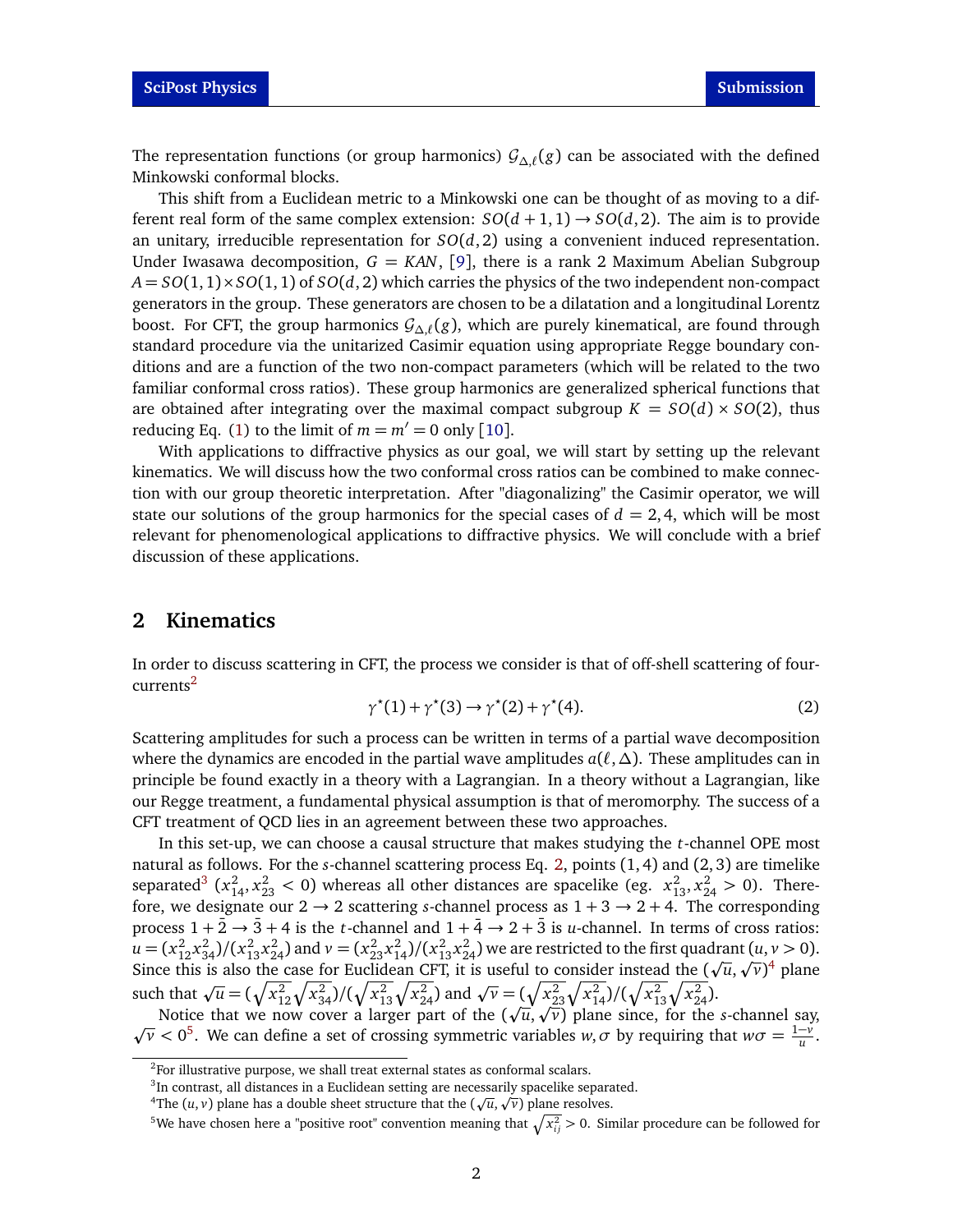<span id="page-2-4"></span>

Figure 1: Moving from  $u, v$  plane to  $\sqrt{u},$ p *v* plane, on to *w*,*σ* plane for crossing symmetry. Here, the "Euclidean region" is where the *t*-channel OPE converges as |*w*| *<* 1. This corresponds to  $y \rightarrow iy$  in Eq. [3,](#page-2-0) which is essentially a Wick rotation.

For our purposes we choose<sup>[6](#page-2-1)</sup>:  $w \equiv \frac{1-\sqrt{v}}{\sqrt{u}}$  and  $\sigma \equiv \frac{1+\sqrt{v}}{\sqrt{u}}$ . In order to see why this set is interesting, we can pick a particular parameterization of our coordinate space such that the cross ratios can be expressed in the form:

<span id="page-2-0"></span>
$$
\sqrt{u} = \frac{2}{\cosh y + \sigma}, \quad \sqrt{v} = -\frac{\cosh y - \sigma}{\cosh y + \sigma}
$$
(3)

where  $\sigma = (r_1^2 + r_3^2 + b^2)/(2r_1r_3) = \cosh \xi + b^2$ . Here,  $(y, \xi)$  parametrize our Lorentz boost (*y* is essentially rapidity) and dilatation respectively<sup>[7](#page-2-2)</sup>. The cross ratios can be rewritten in terms of *w* ≡ cosh *y*, and *σ* ≡ cosh ζ = cosh ξ + *b*<sup>2</sup>. In this frame, causal relation  $x_{23}^2 = x_{14}^2$  < 0 leads to *v <* 0, which requires that 1 *<* cosh*ζ <* cosh *y*. For s-channel scattering, the physical region is given by the constraint  $1 < \sigma < w < \infty$ .

## **3 Unitary Conformal Blocks**

u

 $(1, 0)$ 

In order to construct our scattering amplitudes, what we are after is a representation of our symmetry group *SO*(*d*, 2). This can be constructed via a direct group theoretic approach: by starting with a  $d + 2$  dimensional embedding space and restricting to a null sub-manifold, we can project down to our *d* dimensional spacetime of interest. A representation can then be induced by the MASG *A* [[9](#page-5-8)]. In this work, we will focus on an equivalent approach that doesn't quite require the full machinery of group theory by realizing that our partial waves are solutions to the Casimir equation<sup>[8](#page-2-3)</sup>.

### **3.1 Unitarized Casimir Equation and Conformal Blocks**

In our Minkowski setting, we are interested in the space corresponding to unitary irreducible representation where the dilatation *D* and Lorentz boost  $L_{zt}$  are diagonal, with eigenvalues  $\widetilde{\Delta}$ and  $\ell$  respectively. For the invariant conformal scalar function of interest to us, the Casimir can

the *u*-channel to find  $\sqrt{u}$ , p  $\overline{v}$  < 0.

<span id="page-2-1"></span> $6A$  similar choice was made in the Euclidean lattice treatment of [[11](#page-5-10)].

<span id="page-2-3"></span><span id="page-2-2"></span><sup>&</sup>lt;sup>7</sup>Notice that this is a parametrization of our MASG discussed before. See [[8](#page-5-7)] for further discussion.

<sup>8</sup>A group theoretic treatment involving integrating over the maximal compact subgroup *K* to obtain these spherical functions will be presented in [[10](#page-5-9)].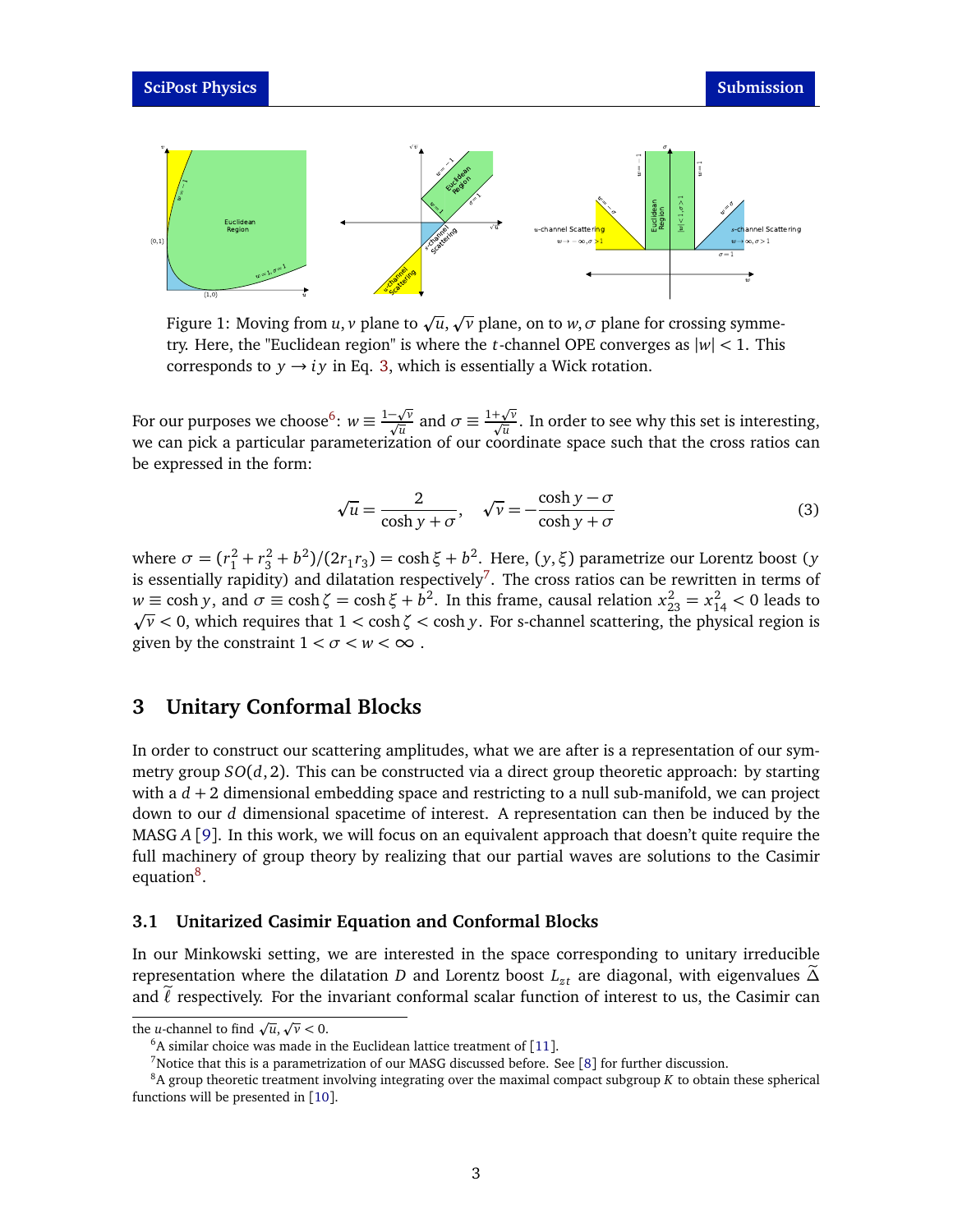be expressed as a differential operator in terms of  $(u, v)^9$  $(u, v)^9$ 

$$
C = -2[(1 - u - v)\partial_v(v\partial_v) + u\partial_u(u\partial_u - d) - (1 + u - v)(u\partial_u + v\partial_v)(u\partial_u + v\partial_v)].
$$
 (4)

It can be shown that the Casimir acting on the representation space of  $SO(d, 2)$ , labelled by  $(\ell, \tilde{\Delta})$ , can be brought into an explicitly Hermitian form via a Jacobian, taking on the form

$$
\widetilde{\mathcal{C}} = -\partial_y^2 - \partial_\zeta^2 + V(y,\zeta). \tag{5}
$$

The Jacobian can be written out explicitly and is chosen to have a simple large  $t = e^y$  limit,  $J \sim t^{-d/2} \sigma^{-(d-2)/2}$ . With this choice, the potential also takes on a relatively simple form as a function of  $(w, \sigma)$  or  $(y, \zeta)$  and contains a constant term  $V_0$ . After resetting the "ground state energy" to be zero, the effective potential *V* vanishes in the limit  $w \to \infty$ , with  $\sigma$  fixed. It follows that the spectrum is strictly positive and continuous. This brings us to one of our main (expected) results:

$$
\tilde{\ell}, \tilde{\Delta} \to \text{imaginary.} \tag{6}
$$

Solutions to  $(\widetilde{C}-V_0)\Psi(y,\zeta) = \lambda \Psi(y,\zeta)$  are asymptotically plane-wave, with eigenvalues identified with eigenvalues of boost  $L_{zt}$  and dilatation  $D$ ,  $(k_{\xi} \text{ to } k_{\zeta})$ ,  $\lambda = k_y^2 + k_{\zeta}^2 \equiv -\tilde{\ell}^2 - \tilde{\Delta}^2$ . It is instructive to compare the eigenvalue for the Casimir,  $\lambda + V_0$ , to that obtained under the Euclidean treatment,  $C(\ell, \Delta) = -[\Delta(\Delta - d) + \ell(\ell + d - 2)]$ . By continuing both  $\ell$  and  $\Delta$  complex, one finds they can be identified with the corresponding Minkowski values

$$
0 < k_y^2 = -\tilde{\ell}^2 = -(\ell + (d-2)/2)^2, \quad \text{and} \quad 0 < k_\zeta^2 = -\tilde{\Delta}^2 = -(\Delta - d/2)^2. \tag{7}
$$

That is, the analytically continued  $|\ell|$  goes into eigenvalues for the Lorentz boost,  $L_{zt}$ , and  $|\tilde{\Delta}|$  into eigenvalues for the dilatation, *D*, in the Minkowski setting, with both  $\ell$  and  $\tilde{\Delta}$  purely imaginary. This is indeed our expectation<sup>[10](#page-3-1)</sup>.

A notable feature of this very simple "potential" scattering form of the equation is that it factorizes for the special cases of  $d = 2, 4$ . There are two ways to write the solution to this equation: as an infinite series of plane wave products or as a product of two hypergeometric functions. We can write the leading behavior as:

$$
G_{(\tilde{\ell},\tilde{\Delta})}^{(M)}(y,\zeta) = J(y,\zeta) \mathcal{G}_{(\tilde{\ell},\tilde{\Delta})}(y,\zeta) \sim w^{-d/2} \sigma^{-(d-2)/2} (w^{\tilde{\ell}} \sigma^{-\tilde{\Delta}}) = w^{\ell-1} \sigma^{-\Delta+1}
$$
(8)

where the right hand side is the Regge limit with the expected form [[8](#page-5-7)].

#### **3.2 Conformal Dynamics and Meromorphy in**  $\ell$  and  $\Delta$ **:**

It should be stressed that much of our current study has focussed on the kinematics of unitary representations for *SO*(*d*, 2). Dynamics of CFT reside in the partial-wave amplitudes  $a^{(\alpha)}(\tilde{\ell}, \tilde{\Delta})$ . In particular, CFT dynamics assume that the singularities consist of poles. Regge asymptotics further requires that these singularities lie on surfaces in the  $\ell - \tilde{\Delta}$  plane, i.e., each surface can be labelled by  $\tilde{\Delta} = \tilde{\Delta}_{\alpha}(\ell)$ ,  $\alpha = 1, 2, \dots$ , each defining a spectral curve. As discussed in [[5](#page-5-4)], the

<span id="page-3-0"></span><sup>&</sup>lt;sup>9</sup>We have multiplied by a factor of 2 from that defined conventionally, e.g., [[12](#page-5-11)]. We have also adopted the sign convention suitable for our Minkowski treatment.

<span id="page-3-1"></span><sup>&</sup>lt;sup>[10](#page-5-9)</sup>These unitarized eigenvalues ( $\tilde{\Delta}$ ,  $\ell$ ) are related to the root description of our symmetry group *SO*(*d*, 2) [10]. Our Jacobian is due to requiring a Unitary Irreducible Representation via the Casimir operator. It is related to the group measure necessary for defining the inner product [[9,](#page-5-8)[13](#page-5-12)].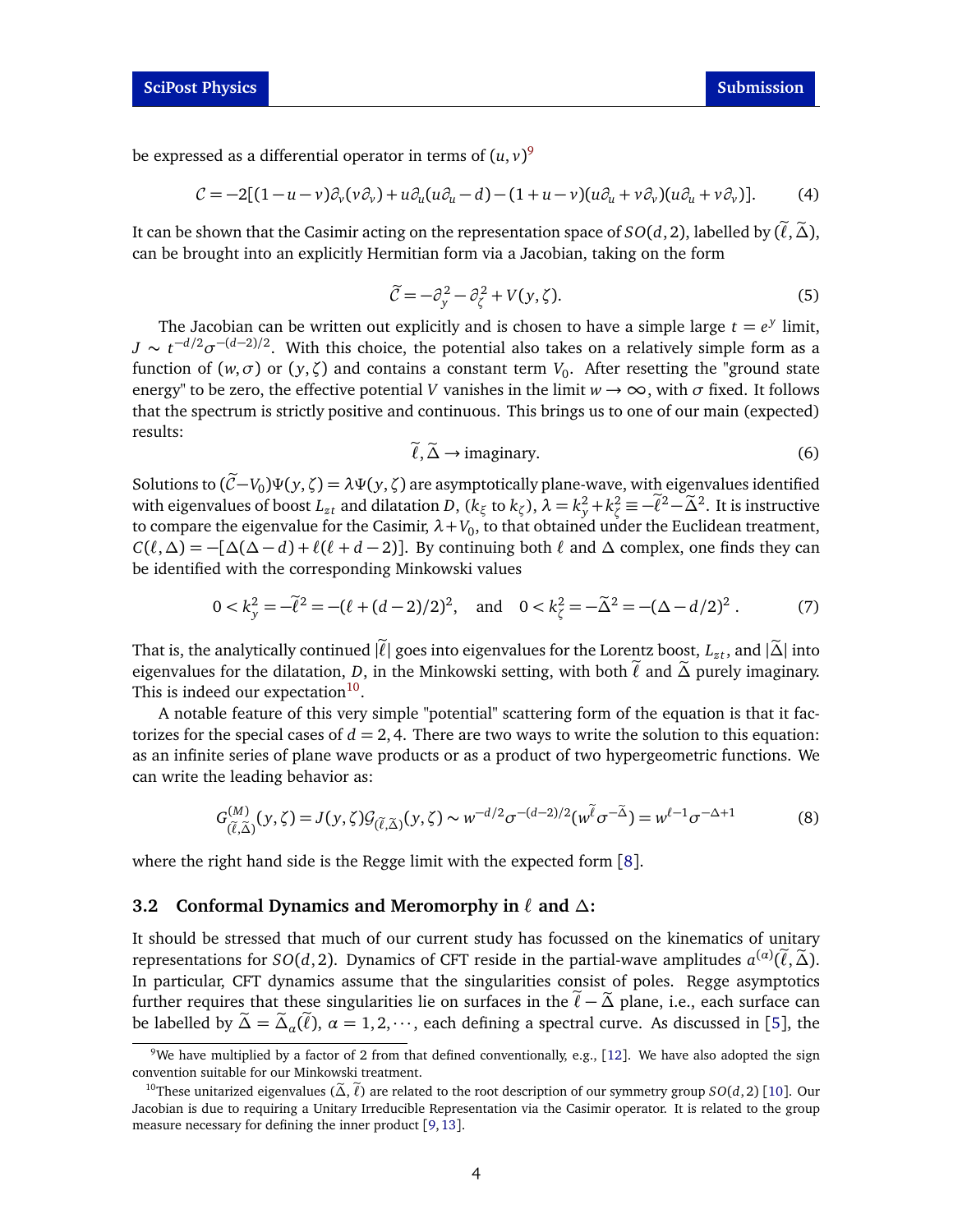most important singularity is that interpolating the CFT primary associated with the stress-energy tensor, i.e., for  $d = 4$ ,  $\ell = 2$ ,  $(\ell = 1)$ , a pole at  $\Delta = 4$ ,  $(\Delta = 2)$ . This singularity, at  $d = 4$ , is historically referred to as the Pomeorn. The associated spectral curve can be found in strong coupling via AdS/CFT, leading to a simple parabolic curve.

In order to extract the contribution of the Pomeron at high energies, it is necessary to extend analytically the representation into the  $\ell$  − $\Delta$  plane. This in turn requires one to continue the conformal harmonics analytically. The continuation is analogous to the well-known relation between conventional Legendre functions  $\frac{P_\ell(z)}{\tan \ell \pi} = Q_\ell(z) - Q_{-\ell-1}(z)$ . This as well as other related issues will be examined in [[10](#page-5-9)].

## **4 Applications to Diffractive Physics**

The CFT methods described here are most relevant for scattering where the causal structure is important. However, in order to apply these results to QCD studies the conformal symmetry must be broken. This is usually done by working at finite temperature or via a confinement deformation of the dual AdS space: a cutoff is introduced such that the dual space is only asymptotically AdS but has a cutoff in the bulk (at a scale  $\sim \Lambda_{\text{OCD}}$ ). Various thermal, hard wall, and soft wall models for these cutoffs have been developed to great success.

Our discussion on CFT correlators provides a unified analytic framework that can work directly with both a Minkowski and a Euclidean metric. The causal structure set up in Fig. [1](#page-2-4) is appropriate for discussing near forward scattering for *t <* 0 and diffractive physics, e.g., examining deep inelastic scattering and inclusive production (e.g. [[14](#page-5-13)]). In particular, it will be profitable to apply this framework to the study of deeply virtual Compton scattering (DVCS) (e.g. [[15,](#page-5-14)[16](#page-5-15)]).

## **5 Conclusion**

A study of scattering in CFT can provide significant conclusions to be drawn for QCD processes due to its near conformal nature. In a direct group theoretic approach, we expand the  $2 \rightarrow 2$ scattering amplitudes in a partial wave expansion. These partial waves are unitary irreducible representations of the Lorentzian conformal group  $SO(d, 2)$  induced by the maximal abelian subgroup (MASG)  $A = SO(1,1) \times SO(1,1)$ . As is typical in a Regge treatment, we are interested in the *t*-channel OPE of the scattering process  $\gamma^* + \gamma^* \to \gamma^* + \gamma^*$  which in turn lends a natural causal structure to our 4-point functions. With an appropriate gauge choice, we are able to relate the two conformal cross ratios to the 2 parameters of our MASG. By restricting our partial waves to the space of generalized spherical functions and defining an appropriate inner product, we extract the precise leading Regge behavior.

**Funding information** P.A. is supported by the National University of Singapore Research Scholarship. This work was supported in part by the U.S. Department of Energy (DOE) under Award No. DE-SC0015845 for R.C.B. T.G.R is funded through an internal research fund at Michigan State University.